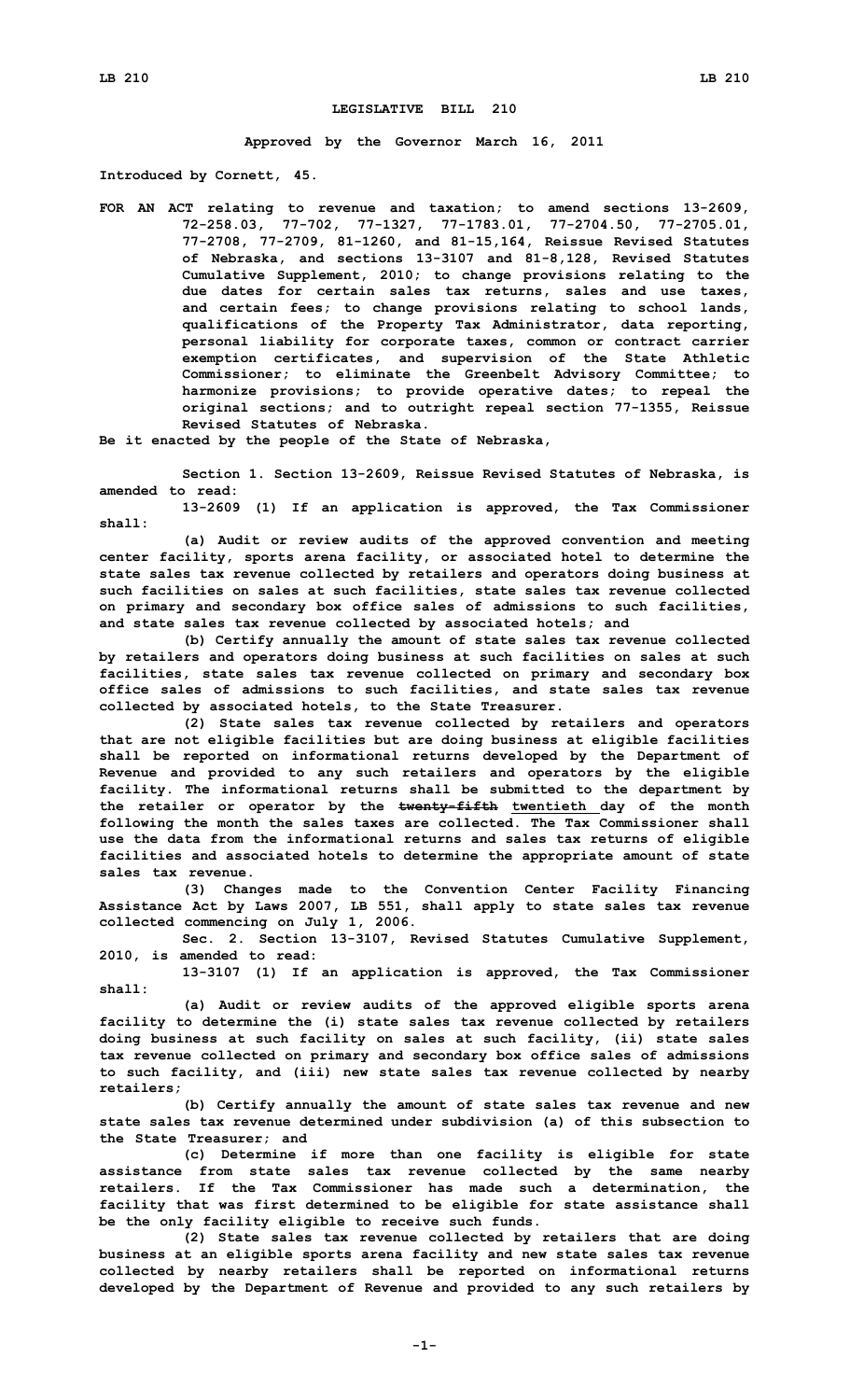**the facility. The informational returns shall be submitted to the department by the retailer by the twenty-fifth twentieth day of the month following the month the sales taxes are collected. The Tax Commissioner shall use the data from the informational returns and sales tax returns of both such categories of retailers and the sports arena facility to determine the appropriate amount of state sales tax revenue.**

**(3) The Department of Revenue may adopt and promulgate rules and regulations to carry out the Sports Arena Facility Financing Assistance Act.**

**Sec. 3. Section 72-258.03, Reissue Revised Statutes of Nebraska, is amended to read:**

**72-258.03 For purposes of sales of educational lands at public auction, appraised value is the adjusted value as determined by the Property Tax Administrator or his or her representative such that the real property's assessed value for the current year is adjusted to one hundred percent of actual value, unless the Board of Educational Lands and Funds establishes <sup>a</sup> higher value established pursuant to section 72-257 or 72-258., in which case that value shall be the appraised value for purposes of sale.**

**Sec. 4. Section 77-702, Reissue Revised Statutes of Nebraska, is amended to read:**

**77-702 (1) Commencing with the expiration of the term of the Property Tax Administrator holding office on July 1, 1999, the The Governor shall appoint <sup>a</sup> Property Tax Administrator with the approval of <sup>a</sup> majority of the members of the Legislature. The Property Tax Administrator shall have experience and training in the fields of taxation and property appraisal and shall meet all the qualifications required for members of the Tax Equalization and Review Commission under subsections (1) and (2) and subdivision (6)(a) of section 77-5004. The Property Tax Administrator shall adopt and promulgate rules and regulations to carry out his or her duties through June 30, 2007. Rules, regulations, and forms of the Property Tax Administrator in effect on July 1, 2007, shall be valid rules, regulations, and forms of the Department of Revenue beginning on July 1, 2007.**

**(2) In addition to any duties, powers, or responsibilities otherwise conferred upon the Property Tax Administrator, he or she shall administer and enforce all laws related to the state supervision of local property tax administration and the central assessment of property subject to property taxation. The Property Tax Administrator shall also advise county assessors regarding the administration and assessment of taxable property within the state and measure assessment performance in order to determine the accuracy and uniformity of assessments.**

**Sec. 5. Section 77-1327, Reissue Revised Statutes of Nebraska, is amended to read:**

**77-1327 (1) It is the intent of the Legislature that accurate and comprehensive information be developed by the Property Tax Administrator and made accessible to the taxing officials and property owners in order to ensure the uniformity and proportionality of the assessments of real property valuations in the state in accordance with law and to provide the statistical and narrative reports pursuant to section 77-5027.**

**(2) All transactions of real property for which the statement required in section 76-214 is filed shall be available for development of <sup>a</sup> sales file by the Property Tax Administrator. All transactions with stated consideration of more than one hundred dollars or upon which more than two dollars and twenty-five cents in documentary stamp taxes are paid shall be considered sales. All sales shall be deemed to be arm's length transactions unless determined to be otherwise under professionally accepted mass appraisal techniques. The Department of Revenue shall not overturn <sup>a</sup> determination made by <sup>a</sup> county assessor regarding the qualification of <sup>a</sup> sale unless the department reviews the sale and determines through the review that the determination made by the county assessor is incorrect.**

**(3) The Property Tax Administrator annually shall make and issue comprehensive assessment ratio studies of the average level of assessment, the degree of assessment uniformity, and the overall compliance with assessment requirements for each major class of real property subject to the property tax in each county. The comprehensive assessment ratio studies shall be developed in compliance with professionally accepted mass appraisal techniques and shall employ such statistical analysis as deemed appropriate by the Property Tax Administrator, including measures of central tendency and dispersion. The comprehensive assessment ratio studies shall be based upon the sales file as developed in subsection (2) of this section and shall be used by the Property Tax Administrator for the analysis of the level of value and quality of assessment for purposes of section 77-5027 and by the Property Tax Administrator in establishing the adjusted valuations required by section 79-1016. Such studies may also be used by assessing officials in establishing**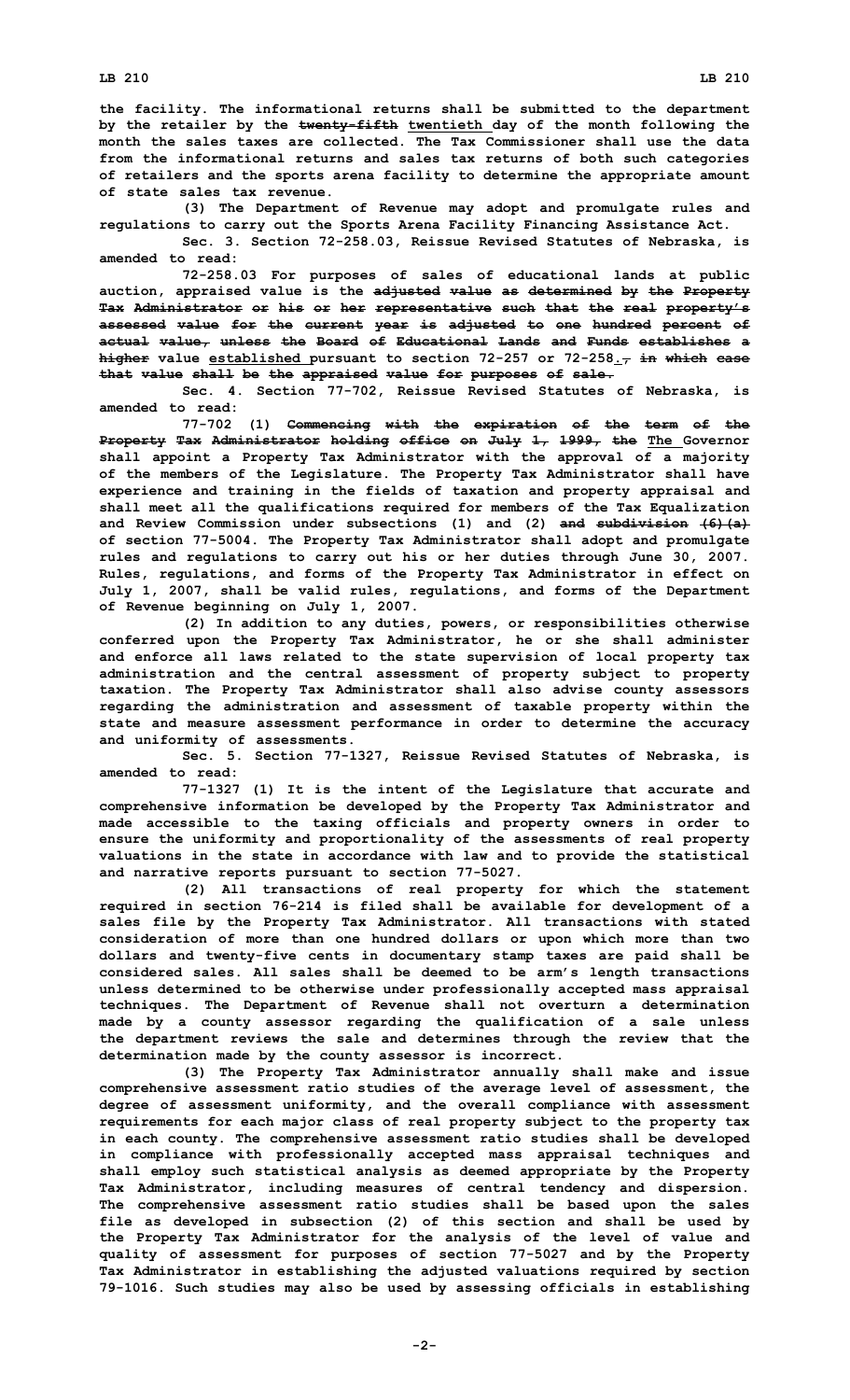**assessed valuations.**

**(4) For purposes of determining the level of value of agricultural and horticultural land subject to special valuation under sections 77-1343 to 77-1347.01, the Property Tax Administrator shall annually make and issue <sup>a</sup> comprehensive study developed in compliance with professionally accepted mass appraisal techniques to establish the level of value if in his or her opinion the level of value cannot be developed through the use of the comprehensive assessment ratio studies developed in subsection (3) of this section.**

**(5) The Property Tax Administrator may require County assessors and other taxing officials to shall electronically report data on the assessed valuation and other features of the property assessment process for such periods and in such form and content as the Property Tax Administrator shall deem appropriate. The Property Tax Administrator shall so construct and maintain the system used to collect and analyze the data to enable him or her to make intracounty comparisons of assessed valuation, including school districts and other political subdivisions, as well as intercounty comparisons of assessed valuation, including school districts and other political subdivisions. The Property Tax Administrator shall include analysis of real property sales pursuant to land contracts and similar transfers at the time of execution of the contract or similar transfer.**

**Sec. 6. Section 77-1783.01, Reissue Revised Statutes of Nebraska, is amended to read:**

**77-1783.01 (1) Any officer or employee with the duty to collect, account for, or pay over any taxes imposed upon <sup>a</sup> corporation or with the authority to decide whether the corporation will pay taxes imposed upon <sup>a</sup> corporation shall be personally liable for the payment of such taxes in the event of willful failure on his or her part to have <sup>a</sup> corporation perform such act. Such taxes shall be collected in the same manner as provided under the Uniform State Tax Lien Registration and Enforcement Act.**

**(2) Within sixty days after the day on which the notice and demand are made for the payment of such taxes, any officer or employee seeking to challenge the Tax Commissioner's determination as to his or her personal liability for the corporation's unpaid taxes may petition for <sup>a</sup> redetermination. The petition may include <sup>a</sup> request for the redetermination of the personal liability of the corporate officer or employee, the redetermination of the amount of the corporation's unpaid taxes, or both. If <sup>a</sup> petition for redetermination is not filed within the sixty-day period, the determination becomes final at the expiration of the period.**

**(3) If the requirements prescribed in subsection (2) of this section are satisfied, the Tax Commissioner shall abate collection proceedings and shall grant the officer or employee an oral hearing and give him or her ten days' notice of the time and place of such hearing. The Tax Commissioner may continue the hearing from time to time as necessary.**

**(4) Any notice required under this section shall be served personally or by mail in the manner provided in section 77-27,135.**

**(5) If the Tax Commissioner determines that further delay in the collection of such taxes from the officer or employee will jeopardize future collection proceedings, nothing in this section shall prevent the immediate collection of such taxes.**

**(6) No notice or demand for payment may be issued against any officer or employee with the duty to collect, account for, or pay over any taxes imposed upon <sup>a</sup> corporation or with the authority to decide whether the corporation will pay taxes imposed upon <sup>a</sup> corporation more than three years after the final determination of the corporation's liability or more than one year after the closure or dismissal of <sup>a</sup> bankruptcy case in which the corporation appeared as the debtor or debtor in possession if the three-year period to issue <sup>a</sup> notice or demand for payment had not expired prior to the filing of the petition in bankruptcy, whichever date is later.**

**(7) For purposes of this section:**

**(a) Corporation shall mean any corporation and any other entity that is taxed as <sup>a</sup> corporation under the Internal Revenue Code;**

**(b) Taxes shall mean all taxes and additions to taxes including interest and penalties imposed under the revenue laws of this state which are administered by the Tax Commissioner; and**

**(c) Willful failure shall mean that failure which was the result of an intentional, conscious, and voluntary action.**

**Sec. 7. Section 77-2704.50, Reissue Revised Statutes of Nebraska, is amended to read:**

**77-2704.50 Sales and use taxes shall not be imposed on the gross receipts from the sale, lease, or rental of and the storage, use, or other consumption in this state from the purchase in this state or the purchase outside this state, with title passing in this state, of materials and**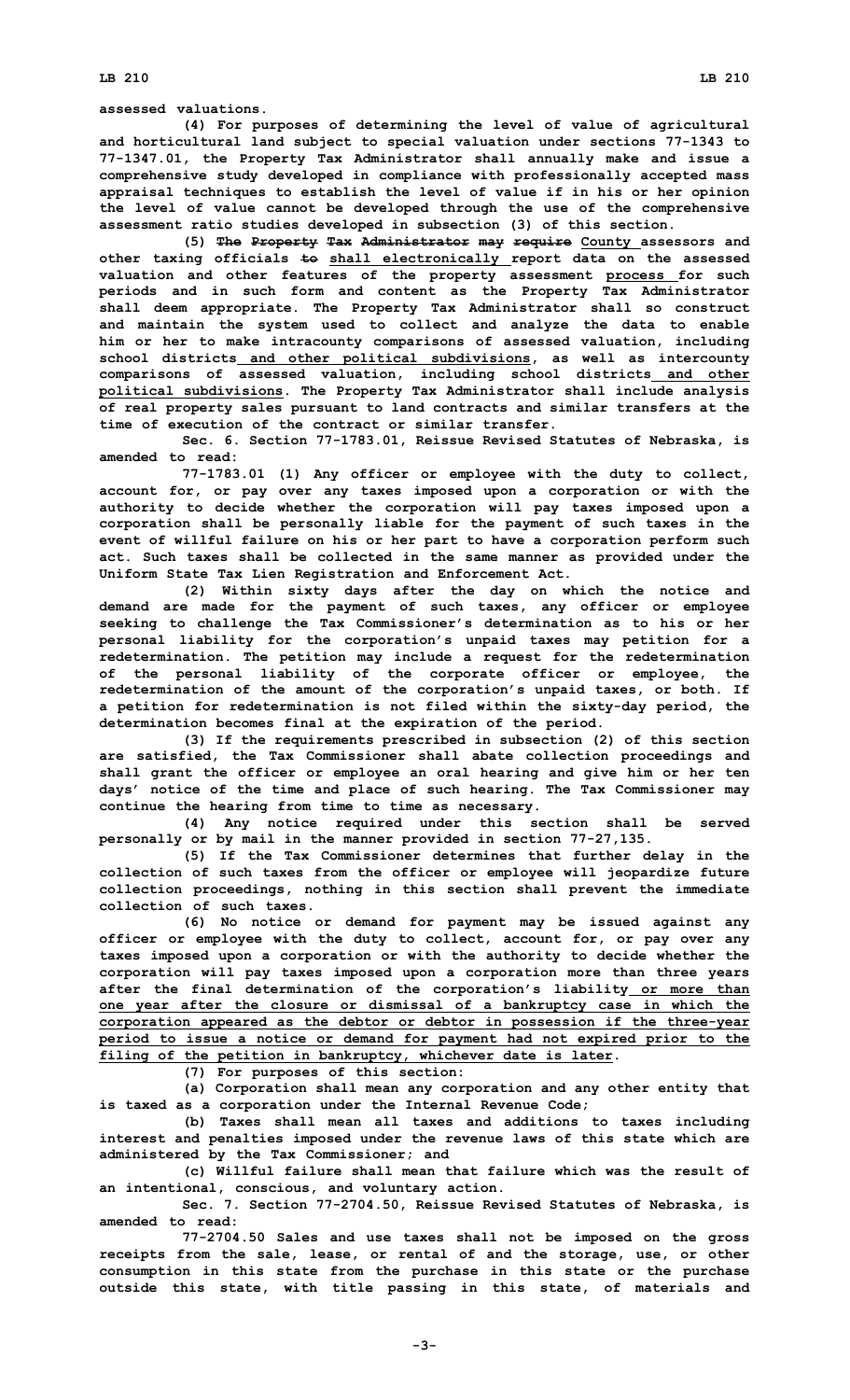**replacement parts and any associated labor used as or used directly in the repair and maintenance or manufacture of railroad rolling stock, whether owned by <sup>a</sup> railroad or by any person, whether <sup>a</sup> common or contract carrier or otherwise, motor vehicles, watercraft, or aircraft engaged as common or contract carriers or the purchase in such manner of motor vehicles, watercraft, or aircraft to be used as common or contract carriers. All purchasers seeking to take advantage of the exemption shall apply to the Tax Commissioner for <sup>a</sup> common or contract carrier exemption. All common or contract carrier exemption certificates shall expire on October 31, 1986, 2013, and on October 31 every three five years thereafter. All persons seeking to continue to take advantage of the common or contract carrier exemption shall apply for <sup>a</sup> new certificate at the expiration of the prior certificate. The Tax Commissioner shall notify such exemption certificate holders at least sixty days prior to the expiration date of such certificate that the certificate will expire and be null and void as of such date.**

**Sec. 8. Section 77-2705.01, Reissue Revised Statutes of Nebraska, is amended to read:**

**77-2705.01 (1) The Tax Commissioner may issue direct payment permits to any person who annually purchases at least three million dollars of taxable property excluding purchases for which <sup>a</sup> resale certificate could be used.**

**(2) The applicant for <sup>a</sup> direct payment permit shall apply on <sup>a</sup> form prescribed by the Tax Commissioner. The applicant shall pay <sup>a</sup> nonrefundable fee of ten dollars for processing the application. The application shall include the agreement of the applicant to accrue and pay to the Tax Commissioner on or before the twenty-fifth twentieth day of the month following the date of purchase, lease, or rental all sales and use taxes on the taxable property purchased, leased, or rented by the applicant unless the items are exempt from taxation and the tax paid will be treated as <sup>a</sup> sales tax. The Tax Commissioner may require <sup>a</sup> description of the accounting methods by which an applicant will differentiate between taxable and exempt transactions.**

**(3) The Tax Commissioner may issue <sup>a</sup> direct payment permit to any applicant who meets the requirements of subsections (1) and (2) of this section. The direct payment permit shall become effective on the first day of the month following approval of an application. The decision of the Tax Commissioner under this section is not appealable. An applicant who is denied <sup>a</sup> direct payment permit may submit an amended application or reapply.**

**(4) <sup>A</sup> direct payment permit is not transferable.**

**(5) The holder of <sup>a</sup> direct payment permit is not entitled to any collection fee otherwise payable to those who collect and remit sales and use taxes.**

**Sec. 9. Section 77-2708, Reissue Revised Statutes of Nebraska, is amended to read:**

**77-2708 (1)(a) The sales and use taxes imposed by the Nebraska Revenue Act of 1967 shall be due and payable to the Tax Commissioner monthly on or before the twenty-fifth twentieth day of the month next succeeding each monthly period unless otherwise provided pursuant to the Nebraska Revenue Act of 1967.**

**(b)(i) On or before the twenty-fifth twentieth day of the month following each monthly period or such other period as the Tax Commissioner may require, <sup>a</sup> return for such period, along with all taxes due, shall be filed with the Tax Commissioner in such form and content as the Tax Commissioner may prescribe and containing such information as the Tax Commissioner deems necessary for the proper administration of the Nebraska Revenue Act of 1967. The Tax Commissioner, if he or she deems it necessary in order to insure payment to or facilitate the collection by the state of the amount of sales or use taxes due, may require returns and payment of the amount of such taxes for periods other than monthly periods in the case of <sup>a</sup> particular seller, retailer, or purchaser, as the case may be. The Tax Commissioner shall by rule and regulation require reports and tax payments from sellers, retailers, or purchasers depending on their yearly tax liability. Except as required by the streamlined sales and use tax agreement, annual returns shall be required if such sellers', retailers', or purchasers' yearly tax liability is less than nine hundred dollars, quarterly returns shall be required if their yearly tax liability is nine hundred dollars or more and less than three thousand dollars, and monthly returns shall be required if their yearly tax liability is three thousand dollars or more. The Tax Commissioner shall have the discretion to allow an annual return for seasonal retailers, even when their yearly tax liability exceeds the amounts listed in this subdivision.**

**The Tax Commissioner may adopt and promulgate rules and regulations to allow annual, semiannual, or quarterly returns for any retailer making monthly remittances or payments of sales and use taxes by electronic funds**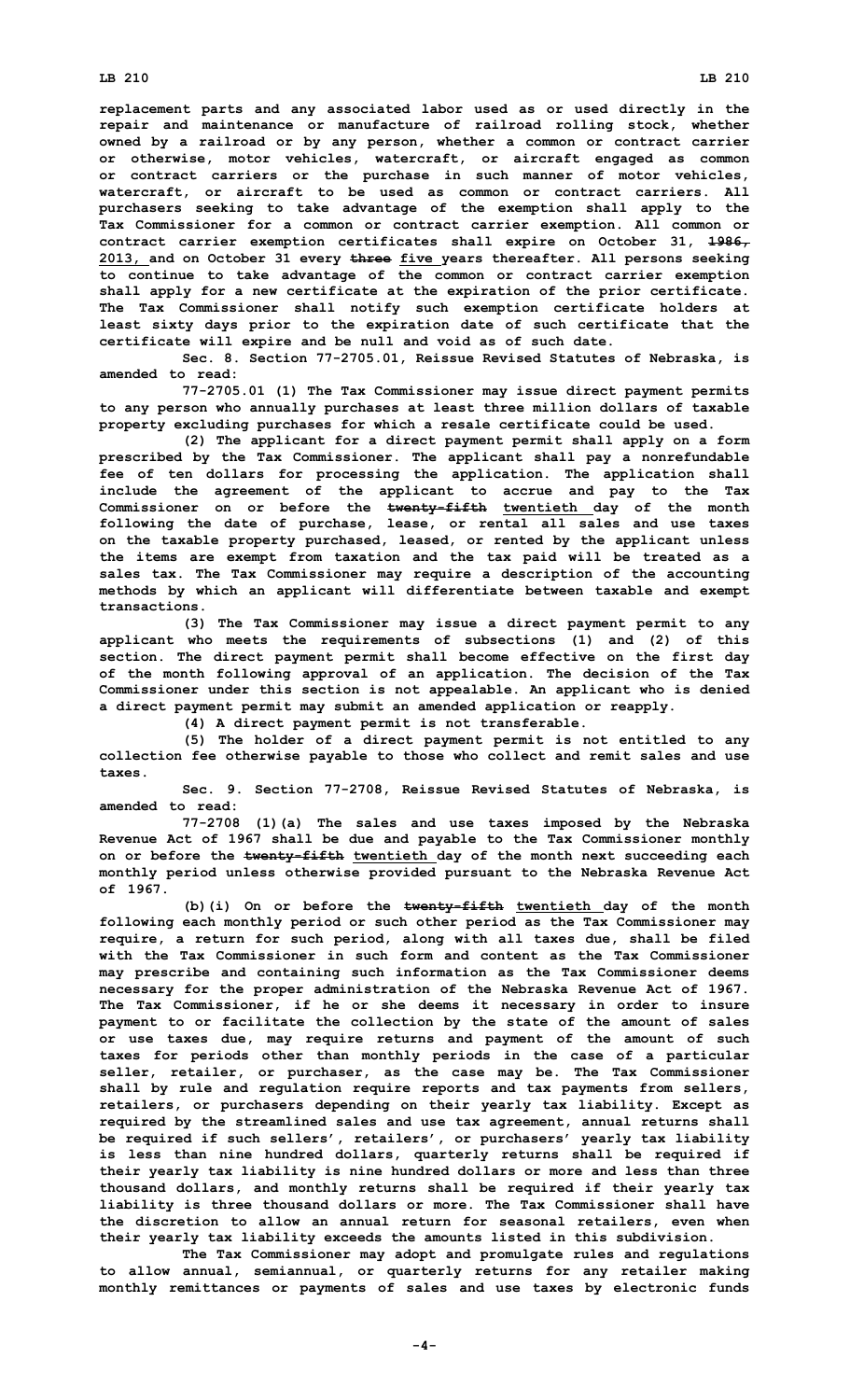**transfer or for any retailer remitting tax to the state pursuant to the streamlined sales and use tax agreement. Such rules and regulations may establish <sup>a</sup> method of determining the amount of the payment that will result in substantially all of the tax liability being paid each quarter. At least once each year, the difference between the amount paid and the amount due shall be reconciled. If the difference is more than ten percent of the amount paid, <sup>a</sup> penalty of fifty percent of the unpaid amount shall be imposed.**

**(ii) For purposes of the sales tax, <sup>a</sup> return shall be filed by every retailer liable for collection from <sup>a</sup> purchaser and payment to the state of the tax, except that <sup>a</sup> combined sales tax return may be filed for all licensed locations which are subject to common ownership. For purposes of this subdivision, common ownership means the same person or persons own eighty percent or more of each licensed location. For purposes of the use tax, <sup>a</sup> return shall be filed by every retailer engaged in business in this state and by every person who has purchased property, the storage, use, or other consumption of which is subject to the use tax, but who has not paid the use tax due to <sup>a</sup> retailer required to collect the tax.**

**(iii) The Tax Commissioner may require that returns be signed by the person required to file the return or by his or her duly authorized agent but need not be verified by oath.**

**(iv) <sup>A</sup> taxpayer who keeps his or her regular books and records on <sup>a</sup> cash basis, an accrual basis, or any generally recognized accounting basis which correctly reflects the operation of the business may file the sales and use tax returns required by the Nebraska Revenue Act of 1967 on the same accounting basis that is used for the regular books and records, except that on credit, conditional, and installment sales, the retailer who keeps his or her books on an accrual basis may report such sales on the cash basis and pay the tax upon the collections made during each month. If <sup>a</sup> taxpayer transfers, sells, assigns, or otherwise disposes of an account receivable, he or she shall be deemed to have received the full balance of the consideration for the original sale and shall be liable for the remittance of the sales tax on the balance of the total sale price not previously reported, except that such transfer, sale, assignment, or other disposition of an account receivable by <sup>a</sup> retailer to <sup>a</sup> subsidiary shall not be deemed to require the retailer to pay the sales tax on the credit sale represented by the account transferred prior to the time the customer makes payment on such account. If the subsidiary does not obtain <sup>a</sup> Nebraska sales tax permit, the taxpayer shall obtain <sup>a</sup> surety bond in favor of the State of Nebraska to insure payment of the tax and any interest and penalty imposed thereon under this section in an amount not less than two times the amount of tax payable on outstanding accounts receivable held by the subsidiary as of the end of the prior calendar year. Failure to obtain either <sup>a</sup> sales tax permit or <sup>a</sup> surety bond in accordance with this section shall result in the payment on the next required filing date of all sales taxes not previously remitted. When the retailer has adopted one basis or the other of reporting credit, conditional, or installment sales and paying the tax thereon, he or she will not be permitted to change from that basis without first having notified the Tax Commissioner.**

**(c) Except as provided in the streamlined sales and use tax agreement, the taxpayer required to file the return shall deliver or mail any required return together with <sup>a</sup> remittance of the net amount of the tax due to the office of the Tax Commissioner on or before the required filing date. Failure to file the return, filing after the required filing date, failure to remit the net amount of the tax due, or remitting the net amount of the tax due after the required filing date shall be cause for <sup>a</sup> penalty, in addition to interest, of ten percent of the amount of tax not paid by the required filing date or twenty-five dollars, whichever is greater, unless the penalty is being collected under subdivision (1)(i) or (1)(j)(i) of section 77-2703 by <sup>a</sup> county treasurer, <sup>a</sup> designated county official, or the Department of Motor Vehicles, in which case the penalty shall be five dollars.**

**(d) For all sales tax collected prior to October 1, 2002, the taxpayer shall deduct and withhold, from the taxes otherwise due from him or her on his or her tax return, two and one-half percent of the first three thousand dollars remitted each month and one-half of one percent of all amounts in excess of three thousand dollars remitted each month to reimburse himself or herself for the cost of collecting the tax. For all sales tax collected on and after October 1, 2002, the The taxpayer shall deduct and withhold, from the taxes otherwise due from him or her on his or her tax return, two and one-half percent of the first three thousand dollars remitted each month to reimburse himself or herself for the cost of collecting the tax. Taxpayers filing <sup>a</sup> combined return as allowed by subdivision (1)(b)(ii) of this subsection shall compute such collection fees on the basis of the receipts and liability of each licensed location.**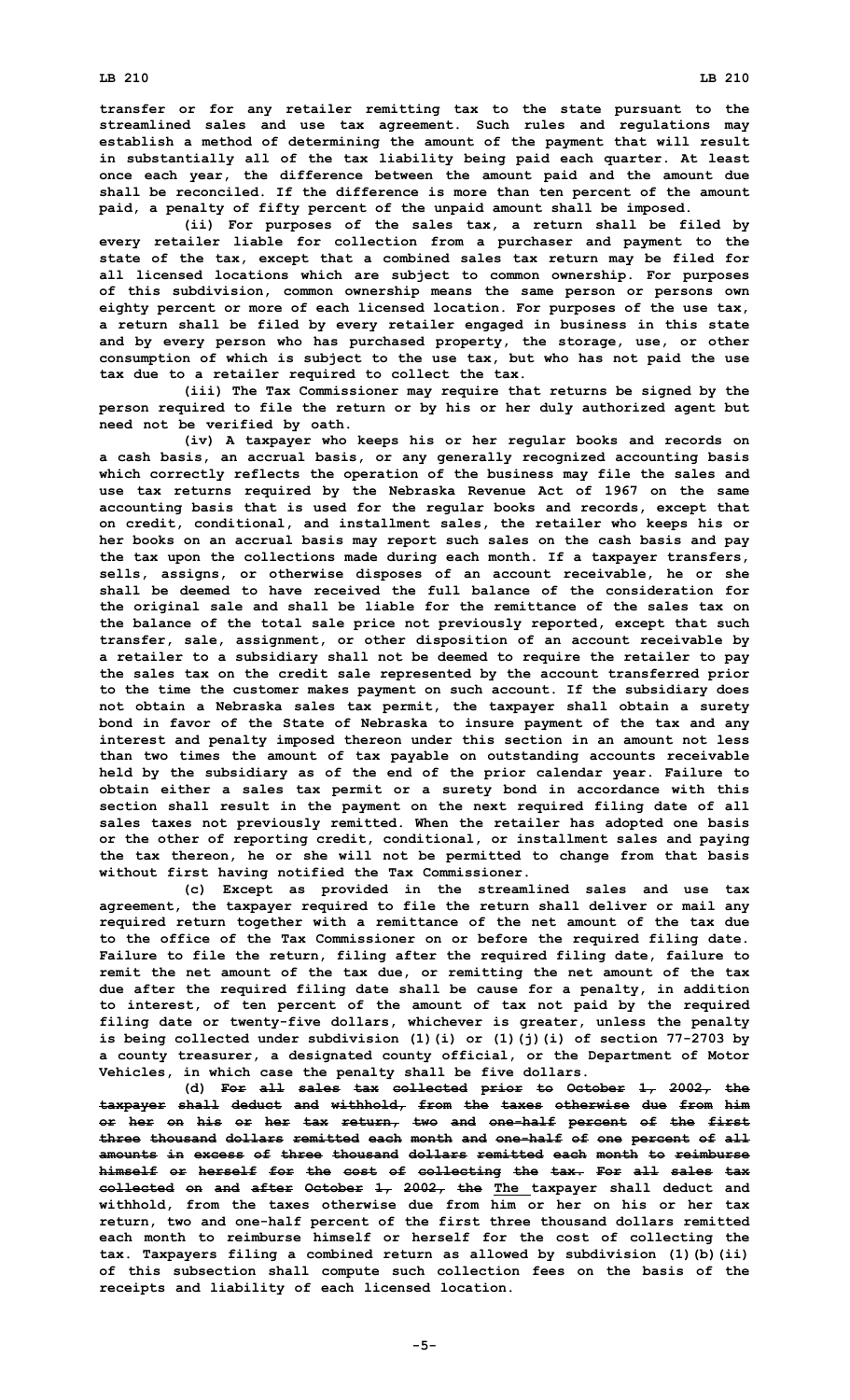**(2)(a) If the Tax Commissioner determines that any sales or use tax amount, penalty, or interest has been paid more than once, has been erroneously or illegally collected or computed, or has been paid and the purchaser qualifies for <sup>a</sup> refund under section 77-2708.01, the Tax Commissioner shall set forth that fact in his or her records and the excess amount collected or paid may be credited on any sales, use, or income tax amounts then due and payable from the person under the Nebraska Revenue Act of 1967. Any balance may be refunded to the person by whom it was paid or his or her successors, administrators, or executors.**

**(b) No refund shall be allowed unless <sup>a</sup> claim therefor is filed with the Tax Commissioner by the person who made the overpayment or his or her attorney, executor, or administrator within three years from the required filing date following the close of the period for which the overpayment was made, within six months after any determination becomes final under section 77-2709, or within six months from the date of overpayment with respect to such determinations, whichever of these three periods expires later, unless the credit relates to <sup>a</sup> period for which <sup>a</sup> waiver has been given. Failure to file <sup>a</sup> claim within the time prescribed in this subsection shall constitute <sup>a</sup> waiver of any demand against the state on account of overpayment.**

**(c) Every claim shall be in writing on forms prescribed by the Tax Commissioner and shall state the specific amount and grounds upon which the claim is founded. No refund shall be made in any amount less than two dollars.**

**(d) The Tax Commissioner shall allow or disallow <sup>a</sup> claim within one hundred eighty days after it has been filed. A request for <sup>a</sup> hearing shall constitute <sup>a</sup> waiver of the one-hundred-eighty-day period. The claimant and the Tax Commissioner may also agree to extend the one-hundred-eighty-day period. If <sup>a</sup> hearing has not been requested and the Tax Commissioner has neither allowed nor disallowed <sup>a</sup> claim within either the one hundred eighty days or the period agreed to by the claimant and the Tax Commissioner, the claim shall be deemed to have been allowed.**

**(e) Within thirty days after disallowing any claim in whole or in part, the Tax Commissioner shall serve notice of his or her action on the claimant in the manner prescribed for service of notice of <sup>a</sup> deficiency determination.**

**(f) Within thirty days after the mailing of the notice of the Tax Commissioner's action upon <sup>a</sup> claim filed pursuant to the Nebraska Revenue Act of 1967, the action of the Tax Commissioner shall be final unless the taxpayer seeks review of the Tax Commissioner's determination as provided in section 77-27,127.**

**(g) Upon the allowance of <sup>a</sup> credit or refund of any sum erroneously or illegally assessed or collected, of any penalty collected without authority, or of any sum which was excessive or in any manner wrongfully collected, interest shall be allowed and paid on the amount of such credit or refund at the rate specified in section 45-104.02, as such rate may from time to time be adjusted, from the date such sum was paid or from the date the return was required to be filed, whichever date is later, to the date of the allowance of the refund or, in the case of <sup>a</sup> credit, to the due date of the amount against which the credit is allowed, but in the case of <sup>a</sup> voluntary and unrequested payment in excess of actual tax liability or <sup>a</sup> refund under section 77-2708.01, no interest shall be allowed when such excess is refunded or credited.**

**(h) No suit or proceeding shall be maintained in any court for the recovery of any amount alleged to have been erroneously or illegally determined or collected unless <sup>a</sup> claim for refund or credit has been duly filed.**

**(i) The Tax Commissioner may recover any refund or part thereof which is erroneously made and any credit or part thereof which is erroneously allowed by issuing <sup>a</sup> deficiency determination within one year from the date of refund or credit or within the period otherwise allowed for issuing <sup>a</sup> deficiency determination, whichever expires later.**

**(j)(i) Credit shall be allowed to the retailer, contractor, or repairperson for sales or use taxes paid pursuant to the Nebraska Revenue Act of 1967 on any deduction taken that is attributed to bad debts not including interest. Bad debt has the same meaning as in 26 U.S.C. 166, as such section existed on January 1, 2003. However, the amount calculated pursuant to 26 U.S.C. 166 shall be adjusted to exclude: Financing charges or interest; sales or use taxes charged on the purchase price; uncollectible amounts on property that remains in the possession of the seller until the full purchase price is paid; and expenses incurred in attempting to collect any debt and repossessed property.**

**(ii) Bad debts may be deducted on the return for the period during which the bad debt is written off as uncollectible in the claimant's books**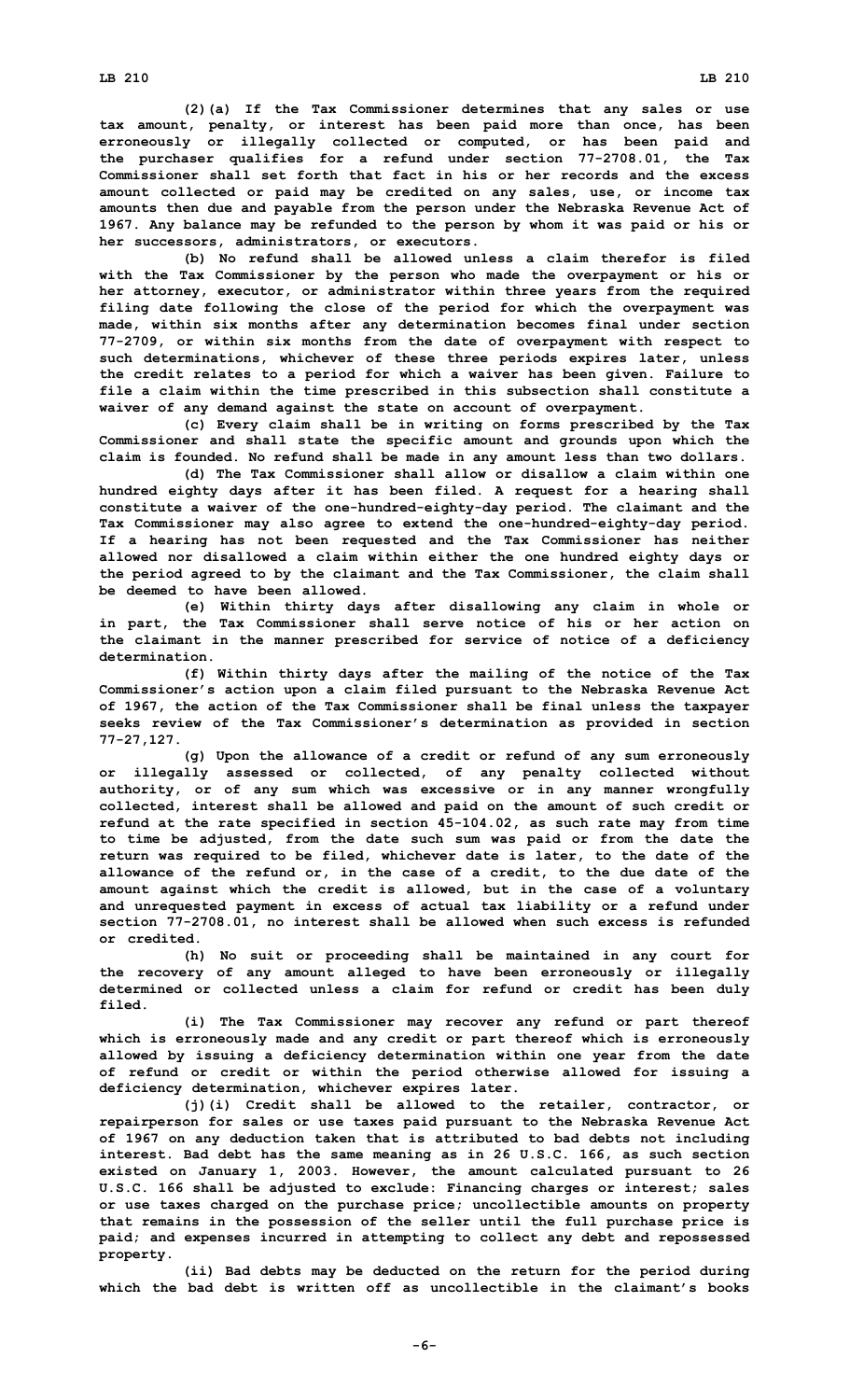**and records and is eligible to be deducted for federal income tax purposes. A claimant who is not required to file federal income tax returns may deduct <sup>a</sup> bad debt on <sup>a</sup> return filed for the period in which the bad debt is written off as uncollectible in the claimant's books and records and would be eligible for <sup>a</sup> bad debt deduction for federal income tax purposes if the claimant was required to file <sup>a</sup> federal income tax return.**

**(iii) If <sup>a</sup> deduction is taken for <sup>a</sup> bad debt and the debt is subsequently collected in whole or in part, the tax on the amount so collected must be paid and reported on the return filed for the period in which the collection is made.**

**(iv) When the amount of bad debt exceeds the amount of taxable sales for the period during which the bad debt is written off, <sup>a</sup> refund claim may be filed within the otherwise applicable statute of limitations for refund claims. The statute of limitations shall be measured from the due date of the return on which the bad debt could first be claimed.**

**(v) If filing responsibilities have been assumed by <sup>a</sup> certified service provider, the service provider may claim, on behalf of the retailer, any bad debt allowance provided by this section. The certified service provider shall credit or refund the full amount of any bad debt allowance or refund received to the retailer.**

**(vi) For purposes of reporting <sup>a</sup> payment received on <sup>a</sup> previously claimed bad debt, any payments made on <sup>a</sup> debt or account are applied first proportionally to the taxable price of the property or service and the sales tax thereon, and secondly to interest, service charges, and any other charges.**

**(vii) In situations in which the books and records of the party claiming the bad debt allowance support an allocation of the bad debts among the member states in the streamlined sales and use tax agreement, the state shall permit the allocation.**

**Sec. 10. Section 77-2709, Reissue Revised Statutes of Nebraska, is amended to read:**

**77-2709 (1) If the Tax Commissioner is not satisfied with the return or returns of the tax or the amount of tax required to be paid to the state by any person, he or she may compute and determine the amount required to be paid upon the basis of the facts contained in the return or returns or upon the basis of any information within his or her possession or which may come into his or her possession. One or more deficiency determinations of the amount due for one or more than one period may be made. To the amount of the deficiency determination for each period shall be added <sup>a</sup> penalty equal to ten percent thereof or twenty-five dollars, whichever is greater. In making <sup>a</sup> determination, the Tax Commissioner may offset overpayments for <sup>a</sup> period or periods, together with interest on the overpayments, against underpayments for other period or periods, against penalties, and against the interest on the underpayments.**

**The interest on underpayments and overpayments shall be computed in the manner set forth hereinafter.**

**(2) If any person fails to make <sup>a</sup> return, the Tax Commissioner shall make an estimate of the amount of the gross receipts of the person or, as the case may be, of the amount of the total sales, rent, or lease price of property sold, rented, or leased or purchased, by the person, the storage, use, or consumption of which in this state is subject to the use tax. The estimate shall be made for the period or periods in respect to which the person failed to make <sup>a</sup> return and shall be based upon any information which is in the Tax Commissioner's possession or may come into his or her possession. Upon the basis of this estimate, the Tax Commissioner shall compute and determine the amount required to be paid to the state, adding to the sum thus arrived at <sup>a</sup> penalty equal to ten percent thereof or twenty-five dollars, whichever is greater. One or more determinations may be made for one or more than one period.**

**(3) The amount of the determination of any deficiency exclusive of penalties shall bear interest at the rate specified in section 45-104.02, as such rate may from time to time be adjusted, from the twenty-fifth twentieth of the month following the period for which the amount should have been returned until the date of payment.**

**(4) If any part of <sup>a</sup> deficiency for which <sup>a</sup> deficiency determination is made is the result of fraud or an intent to evade the Nebraska Revenue Act of 1967 or authorized rules and regulations, <sup>a</sup> penalty of twenty-five percent of the amount of the determination or fifty dollars, whichever is greater, shall be added thereto.**

**(5)(a) Promptly after making his or her determination, the Tax Commissioner shall give to the person written notice of his or her determination.**

**(b) The notice may be served personally or by mail, and if by mail**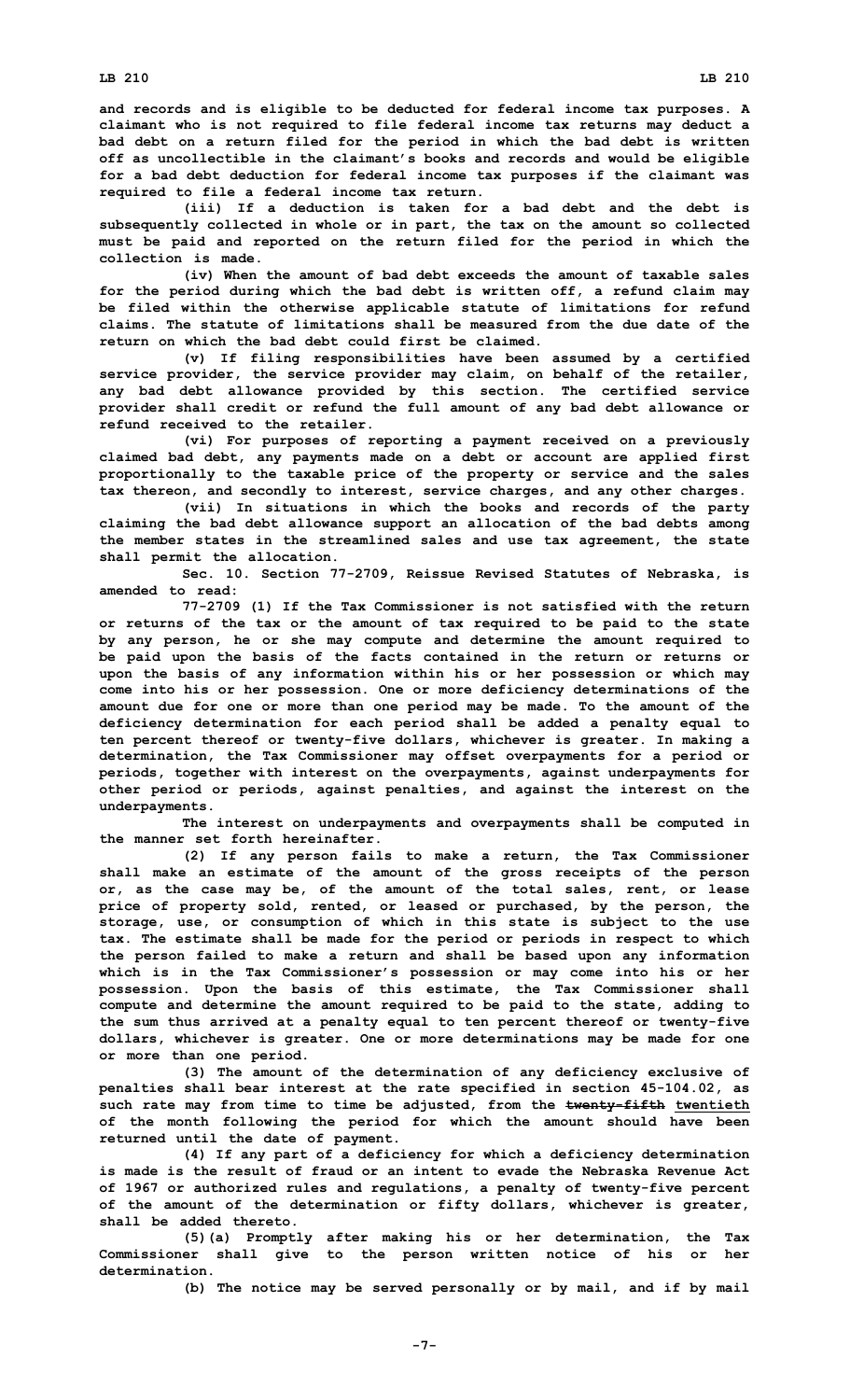**(c) Every notice of <sup>a</sup> deficiency determination shall be personally served or mailed within three years after the last day of the calendar month following the period for which the amount is proposed to be determined or within three years after the return is filed, whichever period expires the later. In the case of failure to make <sup>a</sup> return, every notice of determination shall be mailed or personally served within five years after the last day of the calendar month following the period for which the amount is proposed to be determined.**

**(d) When, before the expiration of the time prescribed in this section for the mailing of <sup>a</sup> notice of deficiency determination, both the Tax Commissioner and the taxpayer have consented in writing to its mailing after such time, the notice of the deficiency determination may be mailed at any time prior to the expiration of the period agreed upon. The agreed-upon period may be extended by subsequent agreement, in writing, made before the expiration of the period previously agreed upon.**

**(6) When <sup>a</sup> business is discontinued, <sup>a</sup> determination may be made at any time thereafter within the periods specified in this section as to liability arising out of that business, irrespective of whether the determination is issued prior to the due date of the liability as otherwise specified in the Nebraska Revenue Act of 1967.**

**(7) Any person against whom <sup>a</sup> determination is made under subsections (1) and (2) of this section or any person directly interested may petition for <sup>a</sup> redetermination within sixty days after service upon the person of notice thereof. For the purposes of this subsection, <sup>a</sup> person is directly interested in <sup>a</sup> deficiency determination when such deficiency could be collected from such person. If <sup>a</sup> petition for redetermination is not filed within the sixty-day period, the determination becomes final at the expiration of the period.**

**(8) If <sup>a</sup> petition for redetermination is filed within the sixty-day period, the Tax Commissioner shall reconsider the determination and, if the person has so requested in his or her petition, shall grant the person an oral hearing and shall give him or her ten days' notice of the time and place of the hearing. The Tax Commissioner may continue the hearing from time to time as may be necessary.**

**(9) The Tax Commissioner may decrease or increase the amount of the determination before it becomes final, but the amount may be increased only if <sup>a</sup> claim for the increase is asserted by the Tax Commissioner at or before the hearing, upon which assertion the petitioner shall be entitled to <sup>a</sup> thirty-day continuance of the hearing to allow him or her to obtain and produce further evidence applicable to the items upon which the increase is based.**

**(10) The order or decision of the Tax Commissioner upon <sup>a</sup> petition for redetermination shall become final thirty days after service upon the petitioner of notice thereof.**

**(11) All determinations made by the Tax Commissioner under the provisions of subsections (1) and (2) of this section are due and payable at the time they become final. If they are not paid when due and payable, <sup>a</sup> penalty of ten percent of the amount of the determination, exclusive of interest and penalties, shall be added thereto.**

**(12) Any notice required by this section shall be served personally or by mail in the manner prescribed in subsection (5) of this section.**

**Sec. 11. Section 81-8,128, Revised Statutes Cumulative Supplement, 2010, is amended to read:**

**81-8,128 There is hereby established the position of State Athletic Commissioner. The commissioner shall be appointed by the Governor and shall hold office for <sup>a</sup> term of two years commencing the first Thursday after the first Tuesday of January in each odd-numbered year. The commissioner shall receive such salary as the Governor may elect and shall be bonded or insured as required by section 11-201. The commissioner may be reappointed for successive terms.**

**The office of the commissioner shall be located within and under the general supervision of the Charitable Gaming Division of the Department of Revenue. The commissioner may exercise and perform his or her powers and duties at any location in the state. The commissioner may employ assistants and fix their compensation in conjunction with the Charitable Gaming Division. The compensation of assistants and expenses of the office of the commissioner shall be paid through the State Athletic Commissioner's Cash Fund.**

**Sec. 12. Section 81-1260, Reissue Revised Statutes of Nebraska, is amended to read:**